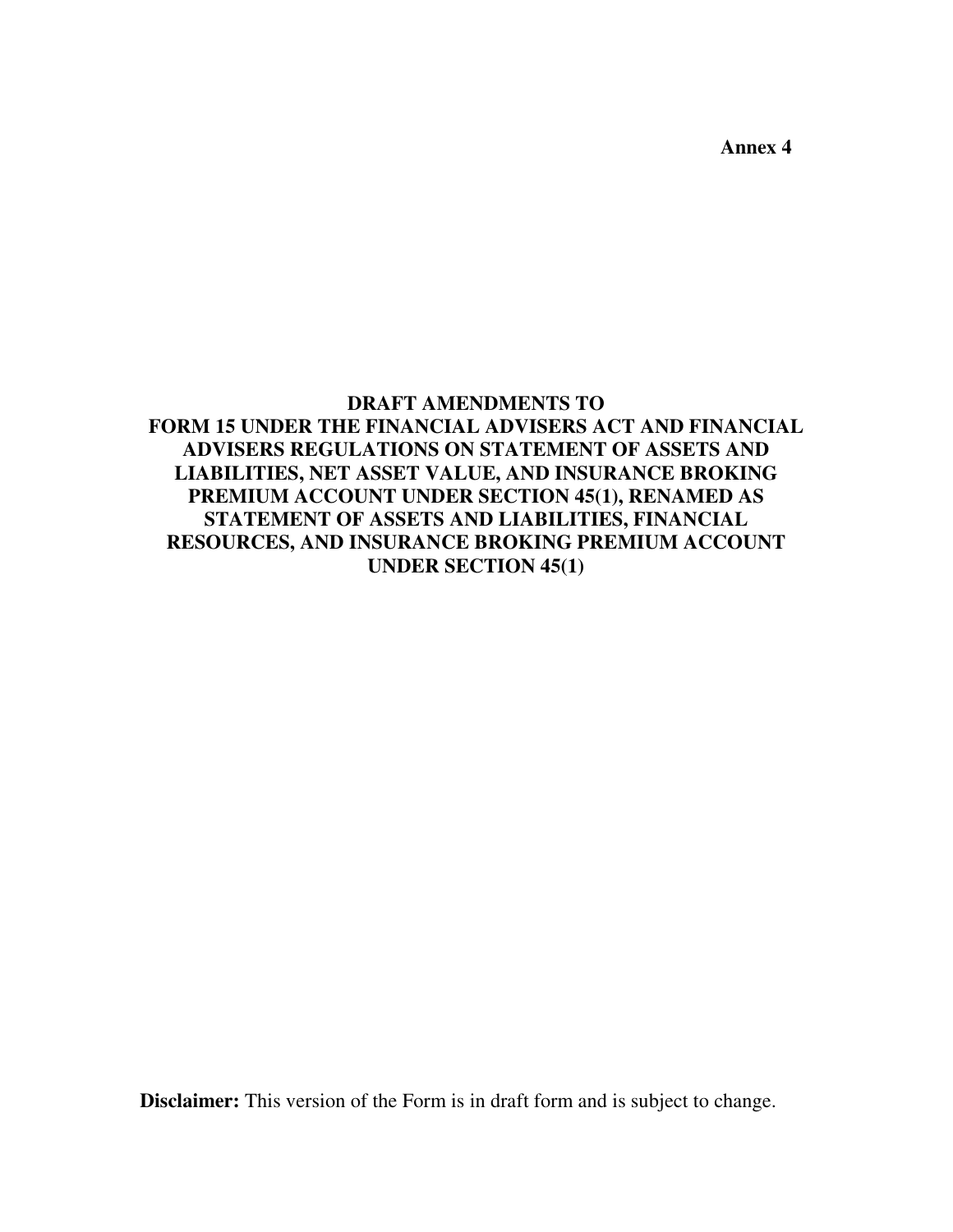

Name of licensed financial adviser:

Statement as at:

 $\overline{a}$ 

(dd/mm/yy)

| SHAREHOLDERS' FUNDS / NET HEAD<br>$\bf (I)$<br><b>OFFICE FUNDS</b> | S\$ |
|--------------------------------------------------------------------|-----|
| Shareholders' funds:                                               |     |
| Paid-up capital                                                    |     |
| Reserves                                                           |     |
| Unappropriated Profit/(Loss)                                       |     |
| Net Head Office Funds                                              |     |
| Total Shareholders' Funds/Net Head Office Funds                    |     |

| <b>LIABILITIES</b><br>(II)                                                                                                         | S\$ |
|------------------------------------------------------------------------------------------------------------------------------------|-----|
| Current Liabilities:                                                                                                               |     |
| <b>Bank Loans and Overdrafts</b>                                                                                                   |     |
| a) Secured                                                                                                                         |     |
| b) Unsecured                                                                                                                       |     |
| Amounts due to Insurers and Insureds<br>(for financial advisers who arrange contracts of<br>insurance in respect of life policies) |     |
| <b>Other Current Liabilities</b>                                                                                                   |     |
| <b>Total Current Liabilities</b>                                                                                                   |     |
| <b>Non-current Liabilities:</b>                                                                                                    |     |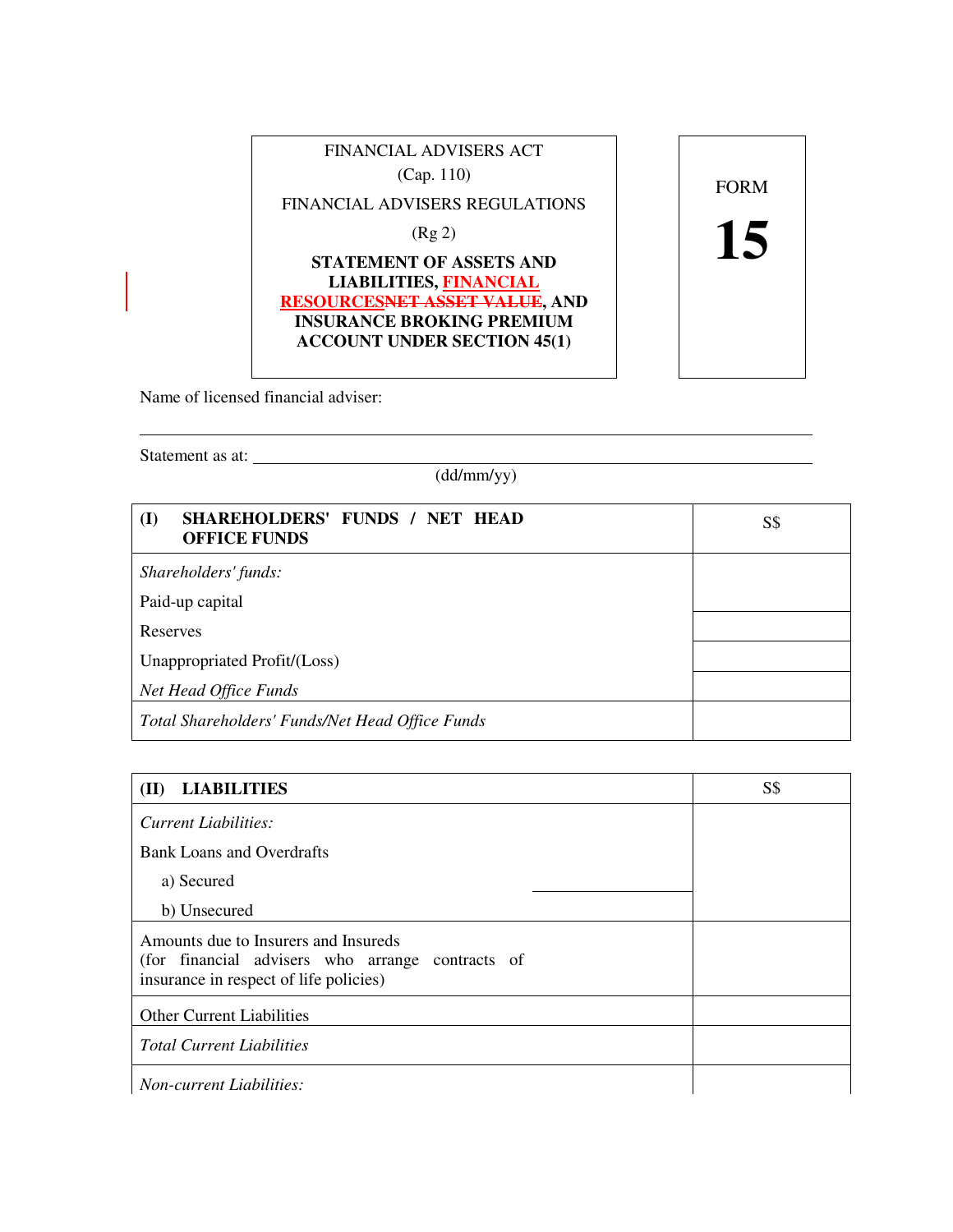| <b>Bank Loans and Overdrafts</b>                 |  |
|--------------------------------------------------|--|
| a) Secured                                       |  |
| b) Unsecured                                     |  |
| Deferred Income Tax                              |  |
| <b>Other Non-current Liabilities</b>             |  |
| <b>Total Non-current Liabilities</b>             |  |
| <b>Total Current and Non-current Liabilities</b> |  |

| (III) ASSETS                                                                                                                                                                                                                                                                       | S\$ |
|------------------------------------------------------------------------------------------------------------------------------------------------------------------------------------------------------------------------------------------------------------------------------------|-----|
| <b>Current Assets:</b>                                                                                                                                                                                                                                                             |     |
| Cash and deposits                                                                                                                                                                                                                                                                  |     |
| Insurance broking premium accounts<br>(for financial advisers who arrange contracts of<br>insurance in respect of life policies and are required to<br>maintain an insurance broking premium account under<br>section 32(1) of the Financial Advisers Act (Cap. 110)<br>(the Act)) |     |
| Amount due from insurers and insureds<br>(for financial advisers who arrange contracts of<br>insurance in respect of life policies)                                                                                                                                                |     |
| Investments                                                                                                                                                                                                                                                                        |     |
| Unsecured loans and advances due from directors,<br>officers, employees and representatives                                                                                                                                                                                        |     |
| Unsecured amounts loans and advances owed by to<br>related corporations-and associated companies                                                                                                                                                                                   |     |
| Other unsecured loans and advances                                                                                                                                                                                                                                                 |     |
| Other current assets                                                                                                                                                                                                                                                               |     |
| <b>Total Current Assets</b>                                                                                                                                                                                                                                                        |     |
| <b>Non-current Assets:</b>                                                                                                                                                                                                                                                         |     |
| <b>Fixed assets</b>                                                                                                                                                                                                                                                                |     |
| Investments                                                                                                                                                                                                                                                                        |     |
| Unsecured loans and advances due from directors,<br>officers, employees and representatives                                                                                                                                                                                        |     |
| Unsecured amounts Loans and advances owed by to<br>related corporations and associated companies                                                                                                                                                                                   |     |
| Other unsecured loans and advances                                                                                                                                                                                                                                                 |     |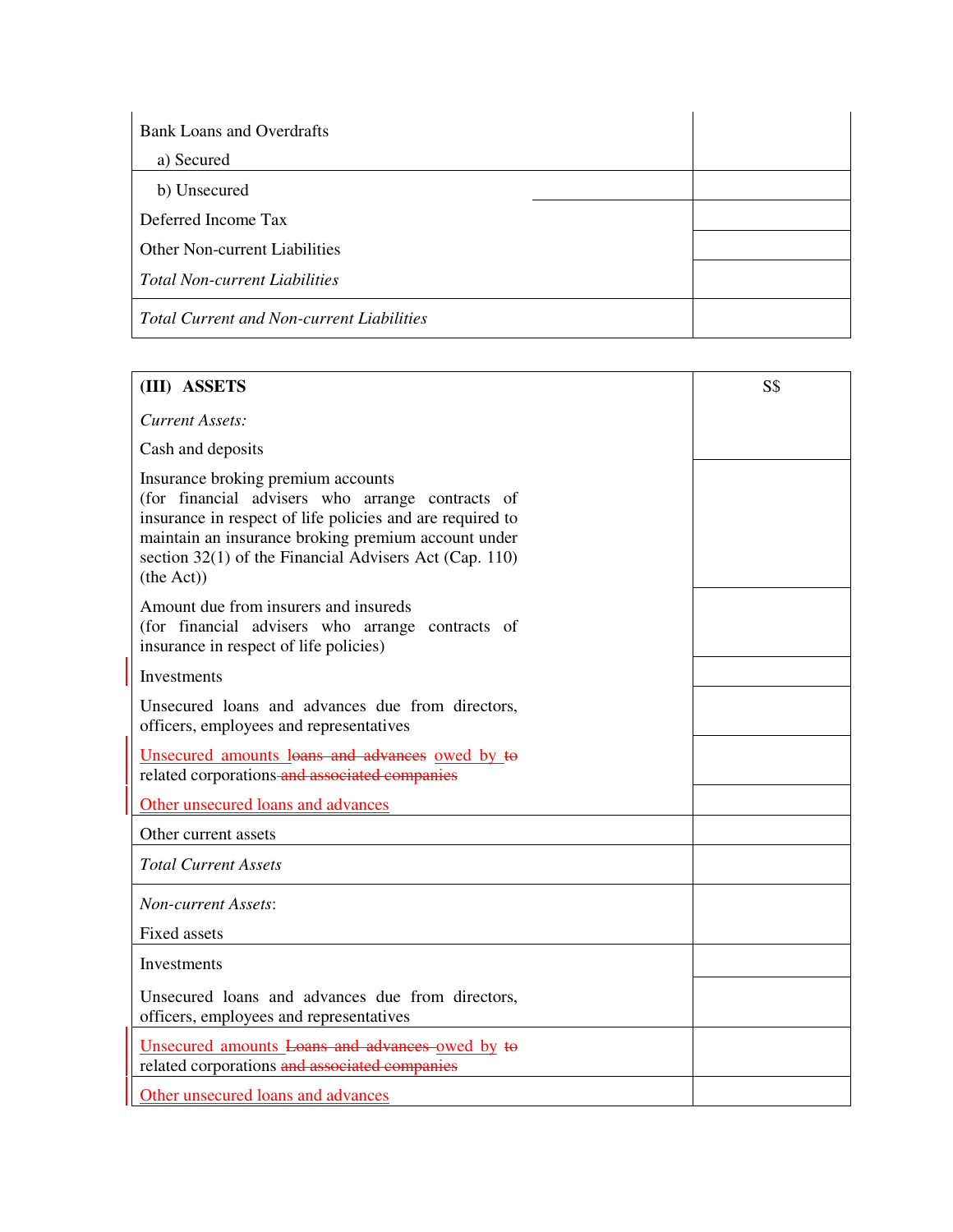| Total Non-current Assets                    |  |
|---------------------------------------------|--|
| <b>Total Current and Non-current Assets</b> |  |

| (IV) CONTINGENT<br><b>COMMITMENTS</b>                       | <b>LIABILITIES</b> | <b>AND</b> | <b>CAPITAL</b> | <b>S\$</b> |
|-------------------------------------------------------------|--------------------|------------|----------------|------------|
| Guarantees given in respect of:                             |                    |            |                |            |
| a) Subsidiaries and related companies                       |                    |            |                |            |
| b) Directors                                                |                    |            |                |            |
| c) Others                                                   |                    |            |                |            |
| <b>Other Contingent Liabilities</b>                         |                    |            |                |            |
| Capital Commitments:                                        |                    |            |                |            |
| a) Within 1 year                                            |                    |            |                |            |
| b) Within 2-5 years                                         |                    |            |                |            |
| c) More than 5 years                                        |                    |            |                |            |
| <b>Total Contingent Liabilities and Capital Commitments</b> |                    |            |                |            |

| RELEVANT ANNUAL EXPENDITURE                                                                                                                  | S\$ |
|----------------------------------------------------------------------------------------------------------------------------------------------|-----|
| <b>Total Annual Expenditure</b>                                                                                                              |     |
| Less: Deductions from Total Annual Expenditure                                                                                               |     |
| Staff bonuses (except to the extent that they are<br>guaranteed)                                                                             |     |
| Employees' and directors' shares in profits (except to<br>the extent that they are guaranteed)                                               |     |
| Any commission or fee paid to its representatives<br>which is directly related to the commission or fee<br>received by the financial adviser |     |
| Relevant Annual Expenditure                                                                                                                  |     |

| (VI) BASE CAPITAL/ NET HEAD OFFICE<br><b>FUNDS</b> | S\$ |
|----------------------------------------------------|-----|
| (1) Base Capital                                   |     |
| Add:                                               |     |
| Paid up capital                                    |     |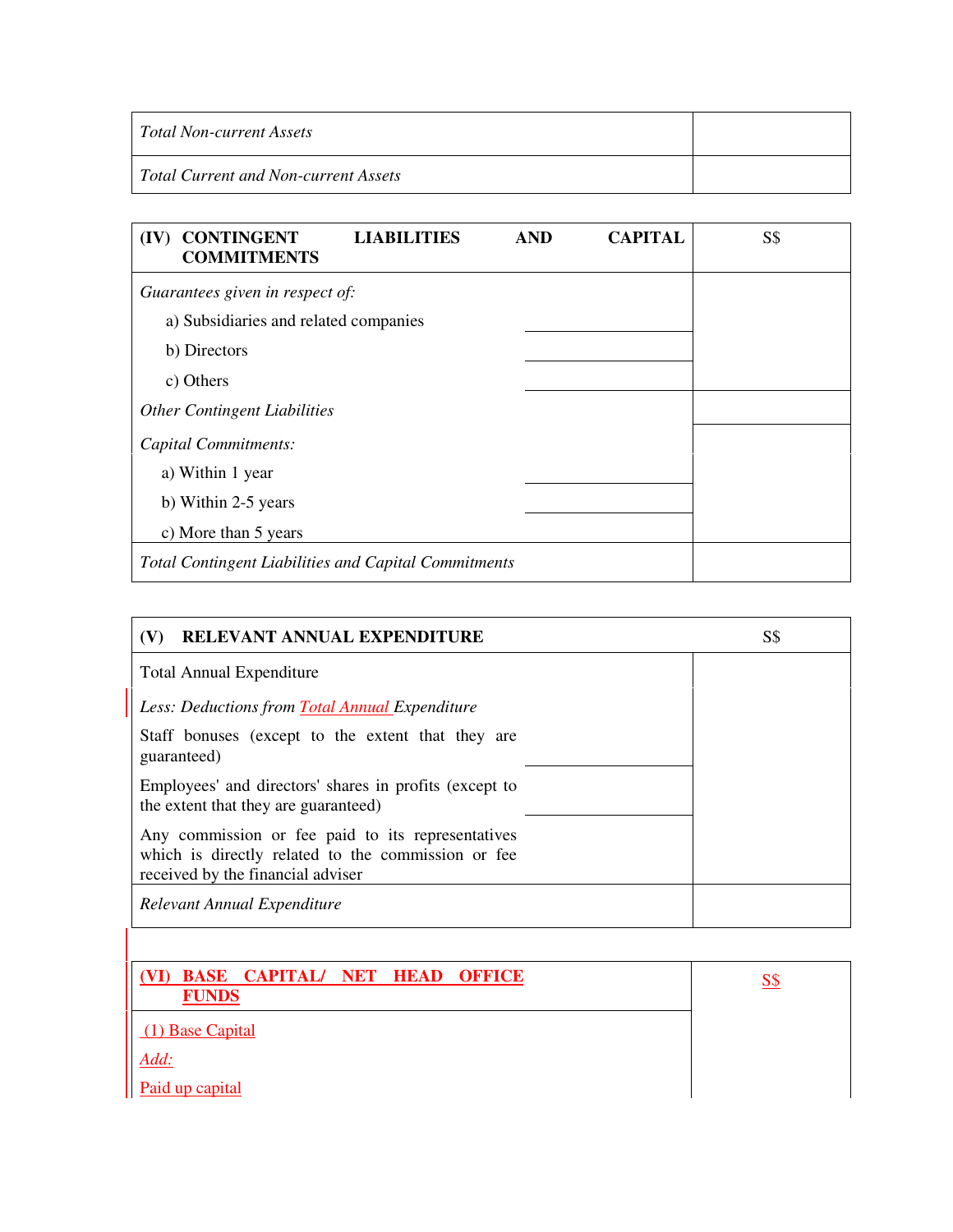| a) Ordinary shares                                                   |    |
|----------------------------------------------------------------------|----|
| b) Irredeemable and non-cumulative preference<br>shares              |    |
| Unappropriated profit or loss in accounts                            |    |
| Less:                                                                |    |
| a) Dividend declared                                                 |    |
| b) Interim loss                                                      |    |
| <b>Base Capital</b>                                                  |    |
|                                                                      |    |
| (2) Net Head Office Funds                                            |    |
|                                                                      |    |
| Period of Professional Indemnity Insurance in force<br><b>DDMMYY</b> | to |
| <b>DDMMYY</b>                                                        |    |
| Amount of indemnity in force                                         |    |
| Amount of deductible                                                 |    |
|                                                                      |    |
| <b>Base Capital or Net Head Office Funds</b>                         |    |
|                                                                      |    |

| (VIA) FINANCIAL RESOURCES /ADJUSTED NET HEAD OFFICE<br><b>FUNDS</b> | <u>S\$</u>                |
|---------------------------------------------------------------------|---------------------------|
| (1) Financial Resources                                             |                           |
|                                                                     |                           |
| Add:                                                                |                           |
| a) Base capital                                                     |                           |
| b) Paid-up irredeemable and cumulative preference<br>share capital  |                           |
| c) Paid-up redeemable preference share capital                      |                           |
| d)Qualifying subordinated loans<br>used<br>on a<br>temporary basis  |                           |
| e) Revaluation reserves                                             |                           |
| <u>f)</u> Other reserves                                            |                           |
| g) Interim unappropriated profit                                    |                           |
| h) Collective impairment allowances                                 | $(A)$ [sum of (a) to (h)] |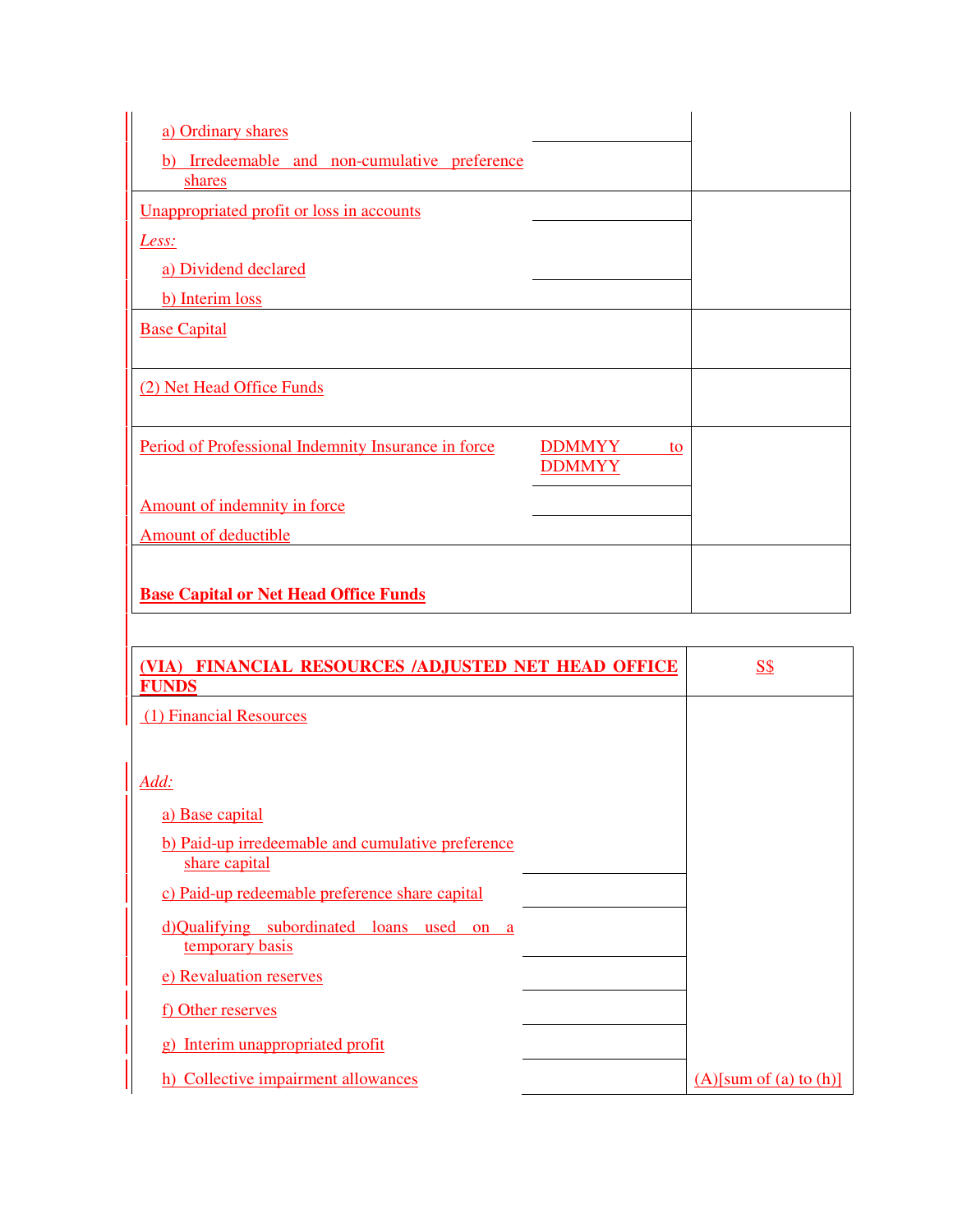| Less:                                                                                                                                                                                                                                                                |                           |
|----------------------------------------------------------------------------------------------------------------------------------------------------------------------------------------------------------------------------------------------------------------------|---------------------------|
| a) Intangible assets                                                                                                                                                                                                                                                 |                           |
| b) Future income tax benefits                                                                                                                                                                                                                                        |                           |
| c) Pre-paid expenses                                                                                                                                                                                                                                                 |                           |
| d) Charged assets, except to the extent that the<br>licensed financial adviser ("LFA") has not<br>drawn down on the credit facility if the charge<br>is created to secure a credit facility, as<br>permitted by the Monetary Authority of<br>Singapore ("Authority") |                           |
| e) Unsecured amounts due from every director,<br>officer, employee or representative, or any<br>combination of the foregoing, of the LFA                                                                                                                             |                           |
| <u>f) Unsecured amounts owed by every related</u><br>corporation of the LFA                                                                                                                                                                                          |                           |
| g) Unsecured loans and advances made by the<br>LFA, unless a deduction has already been made<br>pursuant to paragraphs (e) or (f) above                                                                                                                              |                           |
| h) Capital investments in every subsidiary or<br>associate of the LFA                                                                                                                                                                                                |                           |
| i) Any additional items<br>specified<br>under<br>Regulation 16A (a)                                                                                                                                                                                                  | $(B)$ [sum of (a) to (i)] |
| <b>Financial Resources</b>                                                                                                                                                                                                                                           |                           |
|                                                                                                                                                                                                                                                                      |                           |
| (2) Adjusted Net Head Office Funds                                                                                                                                                                                                                                   |                           |
| Net head office funds                                                                                                                                                                                                                                                | (A)                       |
|                                                                                                                                                                                                                                                                      |                           |
| Less:                                                                                                                                                                                                                                                                |                           |
| a) Intangible assets                                                                                                                                                                                                                                                 |                           |
| b) Future income tax benefits                                                                                                                                                                                                                                        |                           |
| c) Pre-paid expenses                                                                                                                                                                                                                                                 |                           |
| d) Charged assets, except to the extent that the<br>LFA has not drawn down on the credit facility<br>if the charge is created to secure a credit<br>facility, as permitted by the Authority                                                                          |                           |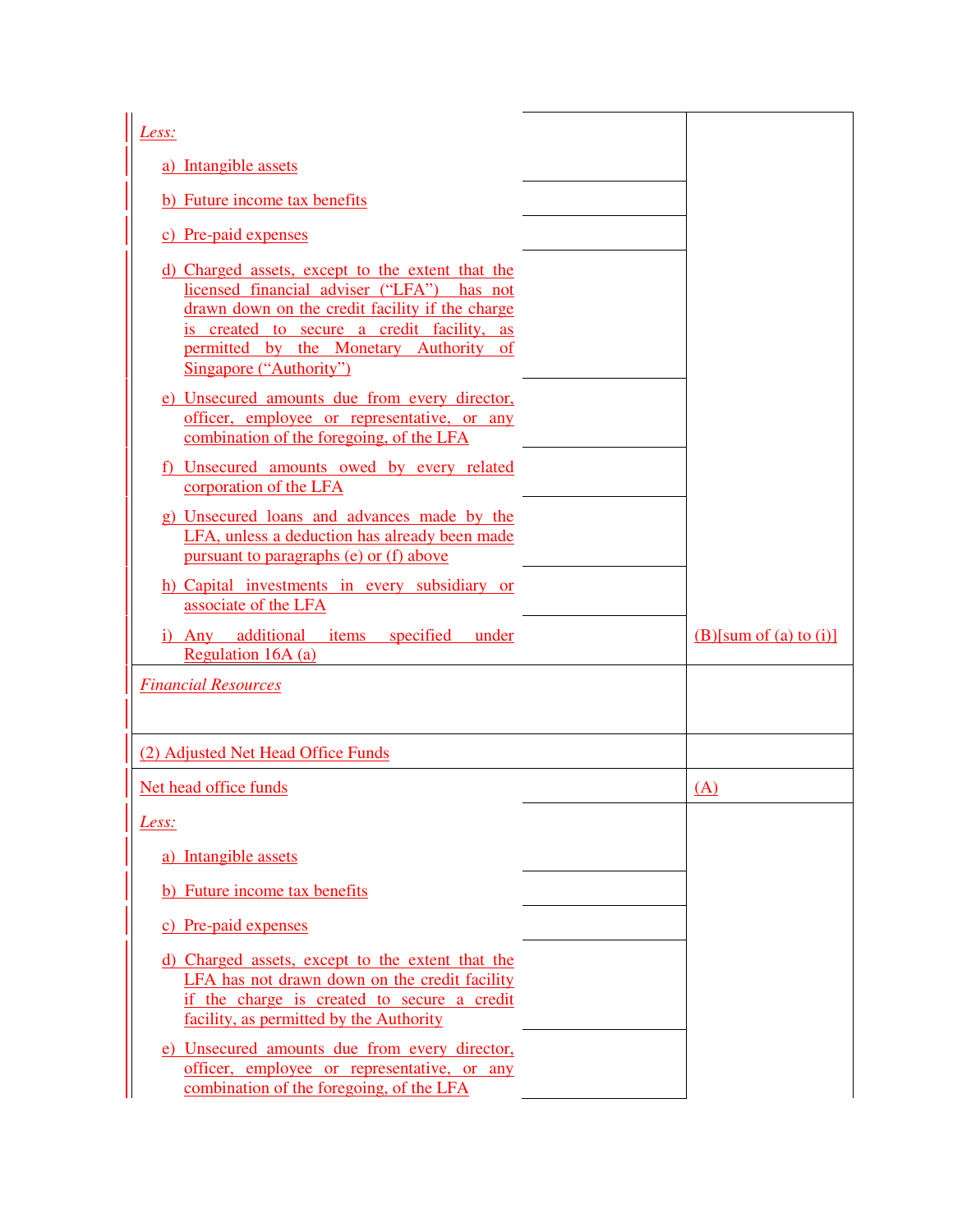| f) Unsecured amounts owed by every related<br>corporation of the LFA.                                                                                                                                                                                                           |                           |
|---------------------------------------------------------------------------------------------------------------------------------------------------------------------------------------------------------------------------------------------------------------------------------|---------------------------|
| g) Unsecured loans and advances made by the<br>LFA, unless a deduction has already been made<br>pursuant to paragraphs (e) or (f) above<br>Unsecured loans and advances made by the<br>LFA, unless a deduction has already been made<br>pursuant to paragraphs (e) or (f) above |                           |
| h) Capital investments in every subsidiary or<br>associate of the LFA                                                                                                                                                                                                           |                           |
| i) Any additional items specified<br>under<br>Regulation 16A (b)                                                                                                                                                                                                                | $(B)$ [sum of (a) to (i)] |
| <b>Adjusted Net Head Office Funds</b>                                                                                                                                                                                                                                           |                           |
| <b>Financial Resources or Adjusted Net Head Office</b><br><b>Funds</b>                                                                                                                                                                                                          |                           |
| The higher of:                                                                                                                                                                                                                                                                  |                           |
| $\frac{1}{4}$ of relevant annual expenditure (of the immediately<br>preceding financial year); or                                                                                                                                                                               |                           |
| S\$150,000                                                                                                                                                                                                                                                                      |                           |

| AL HENET HEAD OF                                                                                                                                                                                                                                      | <del>S\$</del> |
|-------------------------------------------------------------------------------------------------------------------------------------------------------------------------------------------------------------------------------------------------------|----------------|
| Higher of                                                                                                                                                                                                                                             |                |
| a) $\frac{1}{4}$ of relevant annual expenditure (of the<br>preceding financial year)                                                                                                                                                                  |                |
| 1/4 of minimum paid up capital/ net head office<br>b)<br><del>funds</del>                                                                                                                                                                             |                |
|                                                                                                                                                                                                                                                       |                |
| <b>INSURANCE BROKING PREMIUM ACCOUNT</b> (for financial<br>(VII)<br>advisers who arrange contracts of insurance in respect of life policies and are<br>required to maintain an insurance broking premium account under section<br>$32(1)$ of the Act) | S\$            |
| PART I                                                                                                                                                                                                                                                |                |
| <b>BALANCE OF ACCOUNT AT BEGINNING OF FINANCIAL YEAR</b>                                                                                                                                                                                              |                |
| <b>Bank Account</b>                                                                                                                                                                                                                                   |                |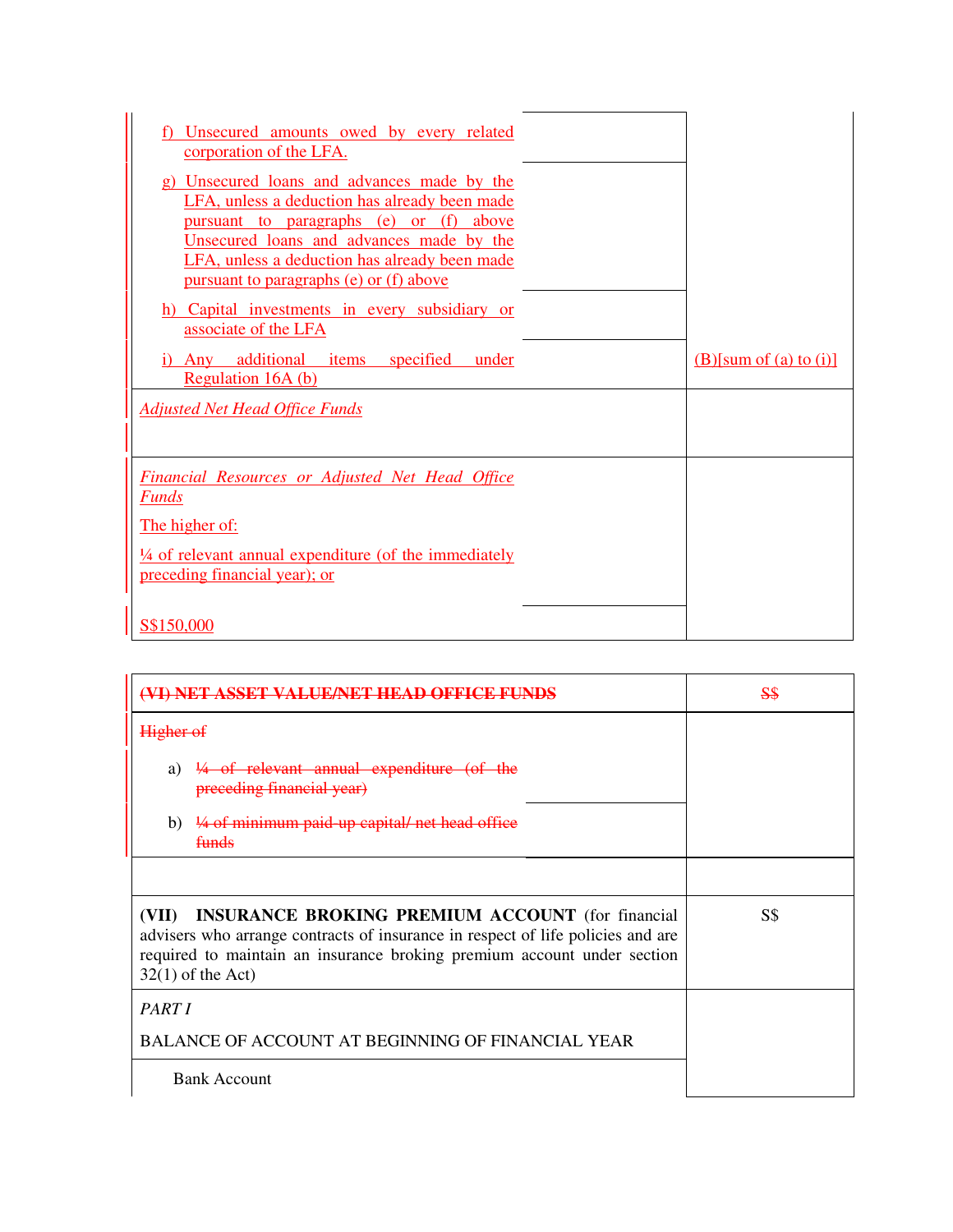| Deposits                                              |  |
|-------------------------------------------------------|--|
| <b>TOTAL</b>                                          |  |
| PART II                                               |  |
| <b>INSURANCE BROKING PREMIUM ACCOUNT TRANSACTIONS</b> |  |
| <b>Moneys Received During Financial Year</b>          |  |
| Premiums                                              |  |
| Claims moneys                                         |  |
| Proceeds from deposits                                |  |
| Other moneys received                                 |  |
| TOTAL MONEYS RECEIVED                                 |  |
| Moneys Withdrawn During Financial Year                |  |
| Premiums                                              |  |
| Claims moneys                                         |  |
| <b>Brokerage</b>                                      |  |
| Deposits                                              |  |
| Other approved withdrawals                            |  |
| TOTAL MONEYS WITHDRAWN                                |  |
| <b>PART III</b>                                       |  |
| <b>BALANCE OF ACCOUNT AT END OF FINANCIAL YEAR</b>    |  |
| <b>Bank Account</b>                                   |  |
| Deposits                                              |  |
| <b>TOTAL</b>                                          |  |

## STATEMENT BY LICENSED FINANCIAL ADVISER

This statement is submitted on behalf of:

1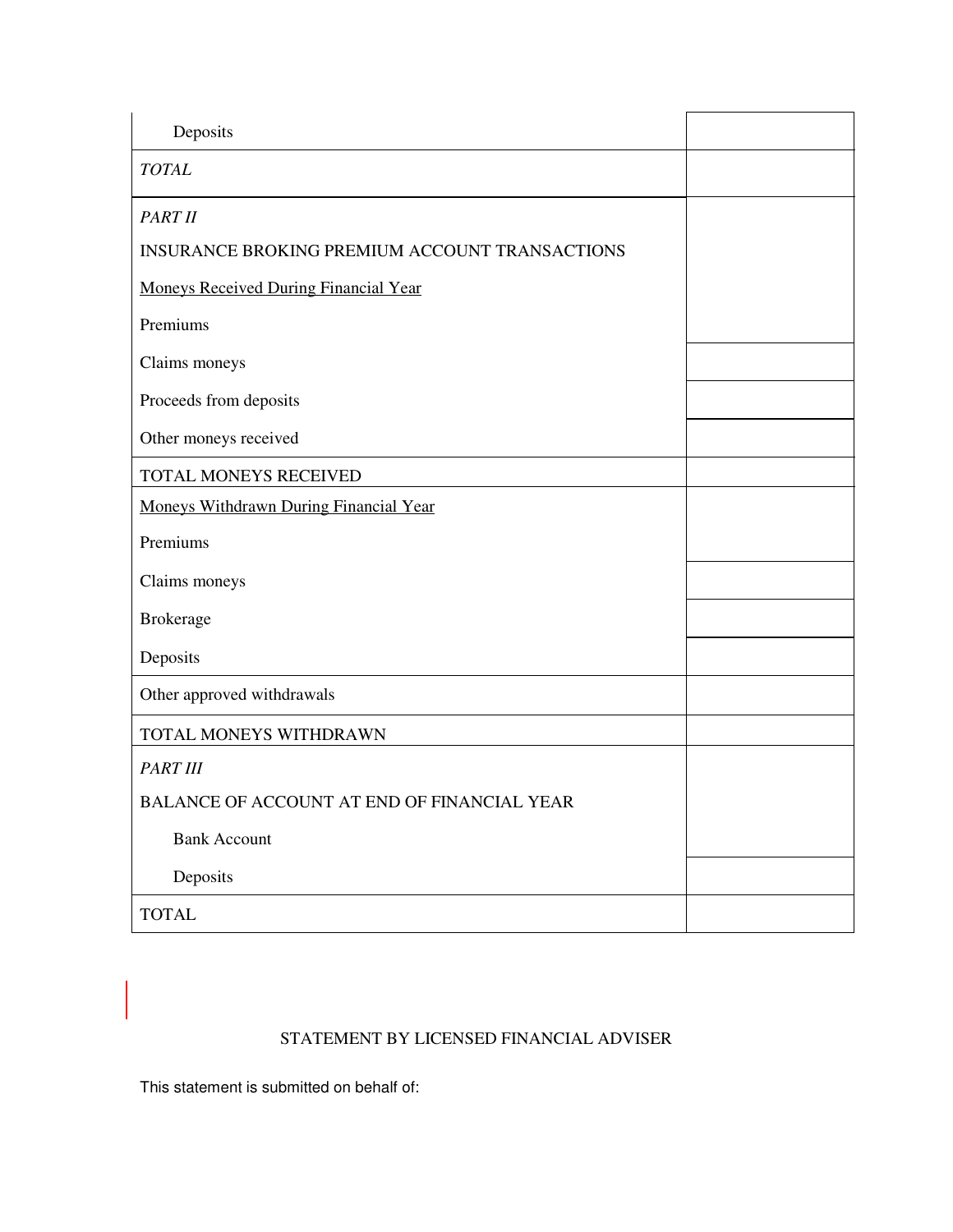|        |                              |                                | b٧ |
|--------|------------------------------|--------------------------------|----|
|        | (Licensed Financial Adviser) |                                |    |
|        | Director /                   | <b>Chief Executive Officer</b> |    |
| (Name) | (Designation)*               |                                |    |

who certifies that:

- (a) the above statement has, to the best of his knowledge and belief, been drawn up to comply with the requirements of the **Financial Advisers Act (Cap.110)** and the requirements as may be prescribed or specified by the Authority, in particular, section 32 of the Act, regulations 15, 15A. 16, 16A, 16C, 16D, 17 and 20 of the Financial Advisers Regulations (Rg 2) and the Notice on Continuing Financial Requirements for Licensed Financial Advisers [FAA-NXXLFAXX]; and
- (b) the information contained in the above statement is to the best of his knowledge and belief true and correct.

Dated this (dd/mm/yy):

*Notes to Form 15* 

The following shall be stated as notes to this Form:

*With respect to Sections I, II and III*

*Note 1 Br*eakdown for the following items:

- (i) Reserves;
- (ii) Bank loans and overdrafts (Current liabilities);
- (iii) Other current liabilities;
- (iv) Bank loans and overdrafts (Non-current liabilities);
- (v) Other non-current liabilities; and
- (vi) Other current assets.
- *Note* 2 Details on the name of person, date of loan and amount of loan granted for the following items:
	- (i) Unsecured loans and advances due from every directors, officers, employees, representatives and any other individual of the LFA (current assets); and
	- (ii) Unsecured loans and advances due from every directors, officers, employees, representatives and any other individual of the LFA (non-current assets).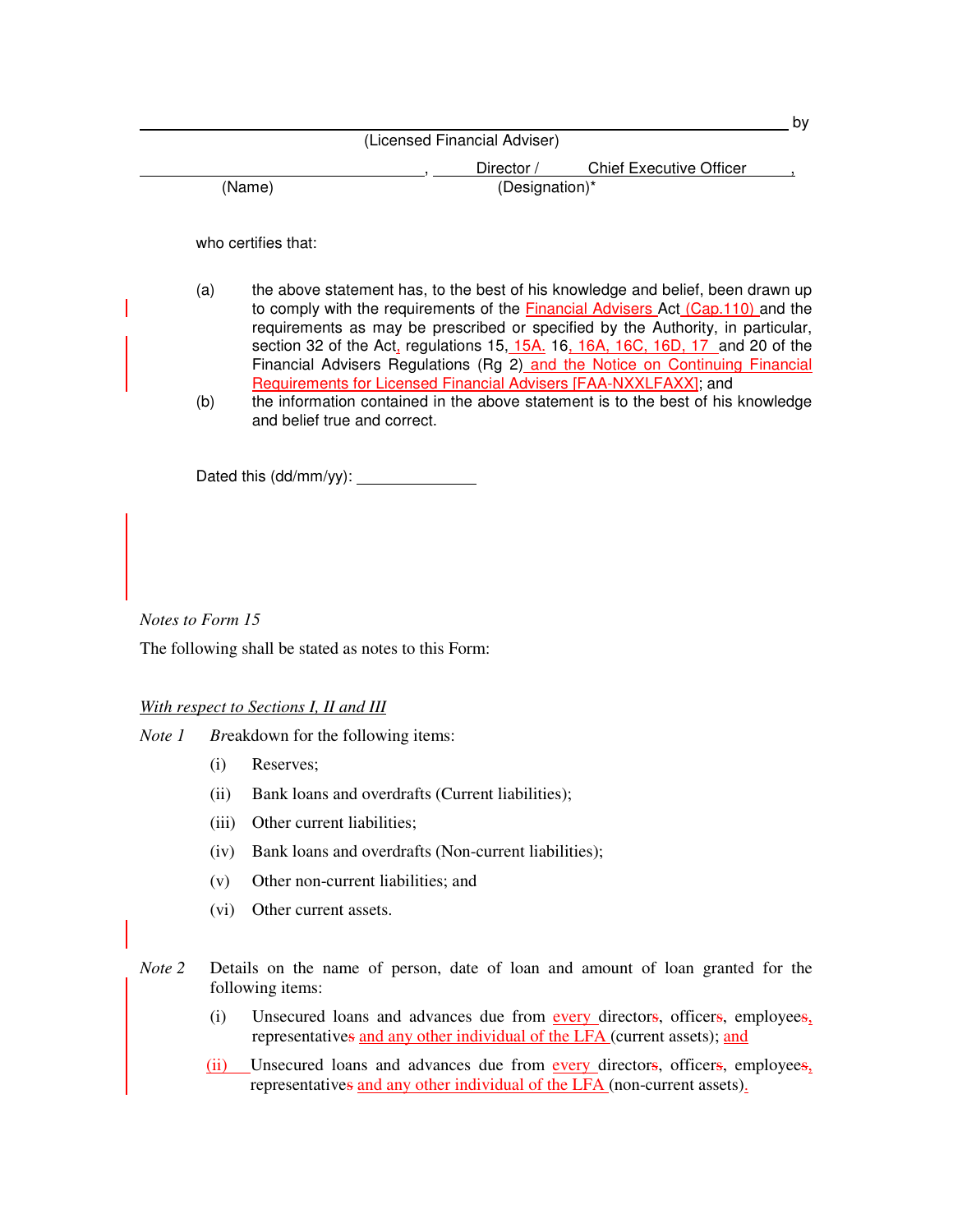- *Note 3* Details on the name of entity, date of loan and amount of loan granted for the following items:
	- (i) Loans and advances to every related corporation and any other entity of the LFA(current assets); and
	- (ii) Loans and advances to every related corporation and any other entity of the LFA (non-current assets).

## *With respect to Section VII Part II*

- *Note 4* Breakdown for the following items:
	- (i) Other moneys received; and
	- (ii) Other approved withdrawals.

## *With respect to Section VII Part III*

- *Note 5* Details on name of bank(s) and account number(s) and amount for the following items:
	- (i) Bank Account; and
	- (ii) Deposits.

*Instructions for completion of Form 15* 

- (1) All amounts shown in this form are to be rounded up to the nearest dollar. Negative amounts shall be preceded by "–".
- (2) Where there is an asterisk (\*), please choose whichever is applicable.

*With respect to Sections I, II, III, IV , V*

- (3) Assets do not include any amount on account of goodwill and other intangible assets.
- (4) "Cash and deposits" refer to cash in hand and bank deposits which are not designated or evidenced as "insurance broking premium accounts".
- (5) "Insurance broking premium accounts" refer to the aggregate of the respective insurance broking premium accounts maintained in accordance with section 32(1) of the Act and any other insurance broking premium account required to be maintained by the licensed financial adviser under any other written law.
- (6) "Amounts owing from insurers and insureds" refer to premiums, claims moneys, brokerage and fees earned from the provision of consultancy and risk management services due from insurers and insureds.
- (7) "Amounts owing to insurers and insureds" refers to premiums and claims moneys owing to insurers and insureds.
- (8) "Fixed assets" include land and buildings, motor vehicles and office equipment.